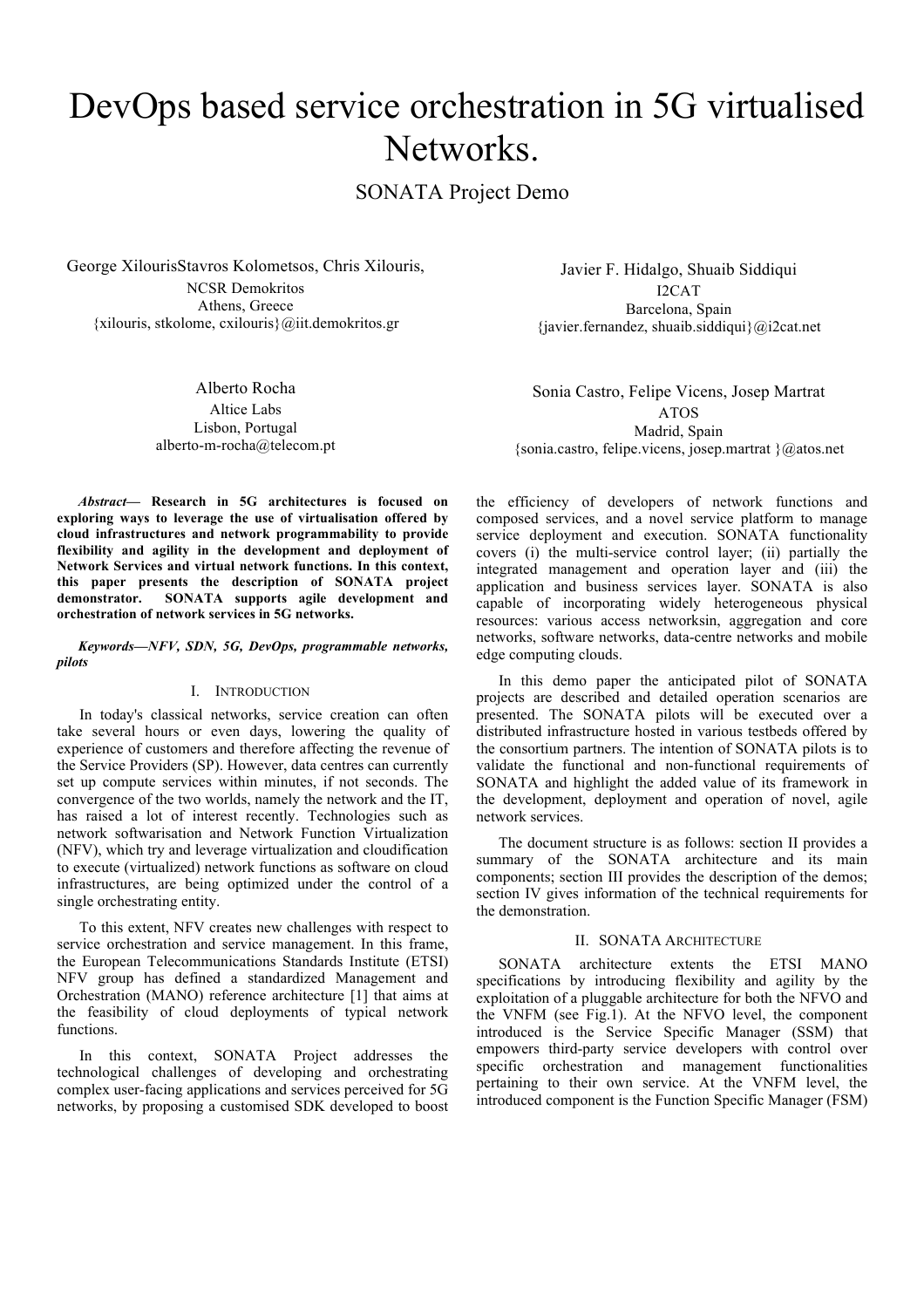

#### Fig. 1 SONATA Service Platform architecture

that provides flexibility to network operators via customizable platform functionality and ability to add new features via pugins. The above components enable the developer to alter the default lifecycle operations or trigger new algorithms that affect the way the service reacts to certain events observed by the monitoring system (i.e. placement, policies, scaling, etc.). The deployment of new functionalities as SSM or FSM plugins does not require always the re-deployment of the service functionality and ability to add new features via pug-ins. The above components allow the developer to alter the default lifecycle operations or trigger new algorithms that affect the way the service reacts to certain events observed by the monitoring system (i.e. placement, policies, scaling, etc.).

SONATA, via the SDK component, provides the required libraries and toolset for the development of composite VNFs and Network Services. The SDK allows the use of either public or private catalogues to be re-used during the network service or VNF development.

# III. DEMO DESCRIPTION

# *A. Overview*

SONATA defines three pilots for demonstration and validation. These pilots are:

- Content Delivery Network (CDN) targeted to Service Providers that want to deploy a vCDN (virtual CDN) for their end-users.
- Personal Security Application (PSA) targeted to endusers that would like a personalised security service.
- Hierarchical Service Providers (HSP) targeted to highlight recursive operation between two instances of SONATA platform.

The proposed demo will be based on the vCDN Pilot, that will be deployed over the SONATA demonstration infrastructure that spans across two testbeds, one located in Athens and the other in Aveiro (see Fig.2). The testbeds are

interconnected via VPN links over the internet. As it can be observed, the Content Server lays at one and at the end users at the other. Of course, in the general case, multiple edge locations may exist with content consumers. Other components of the demo are:

- SONATA Service Platform (SP) is the orchestration entity that is responsible for the deployment and operation of the vCDN network service over the underlying infrastructure.
- WAN Infrastructure Management (WIM) is the component that is responsible for the slicing of WAN across the infrastructure and the enforcement of the VNF Forwarding Graph (VNFFG). In this example, the WIM, based on the information received by the SONATA SP, will enforce the traffic in both edges to go through the NFVI-PoPs.
- Virtualised Infrastructure Manager (VIM) is the component that (i) instantiates the requested VNFs in the cloud platform and (ii) enforces the VNFFG inside the NFVI-PoP.
- Virtual Transcoding Unit (vTU) is the VNF that allows the transcoding of DASH video content when the End-User is not capable of consuming the video due to incompatible video format. When the transcoded video is available (or part of it), the video chunks are made available to the Content Server and the video is served to the end-user.
- Virtual Traffic Classifier (vTC) is the VNF that is responsible of (i) traffic identification; (ii) enforcement of the service function chaining based on traffic identification and (iii) monitoring of traffic. The vTC acquires information on the traffic and sends this information to the Service Platform.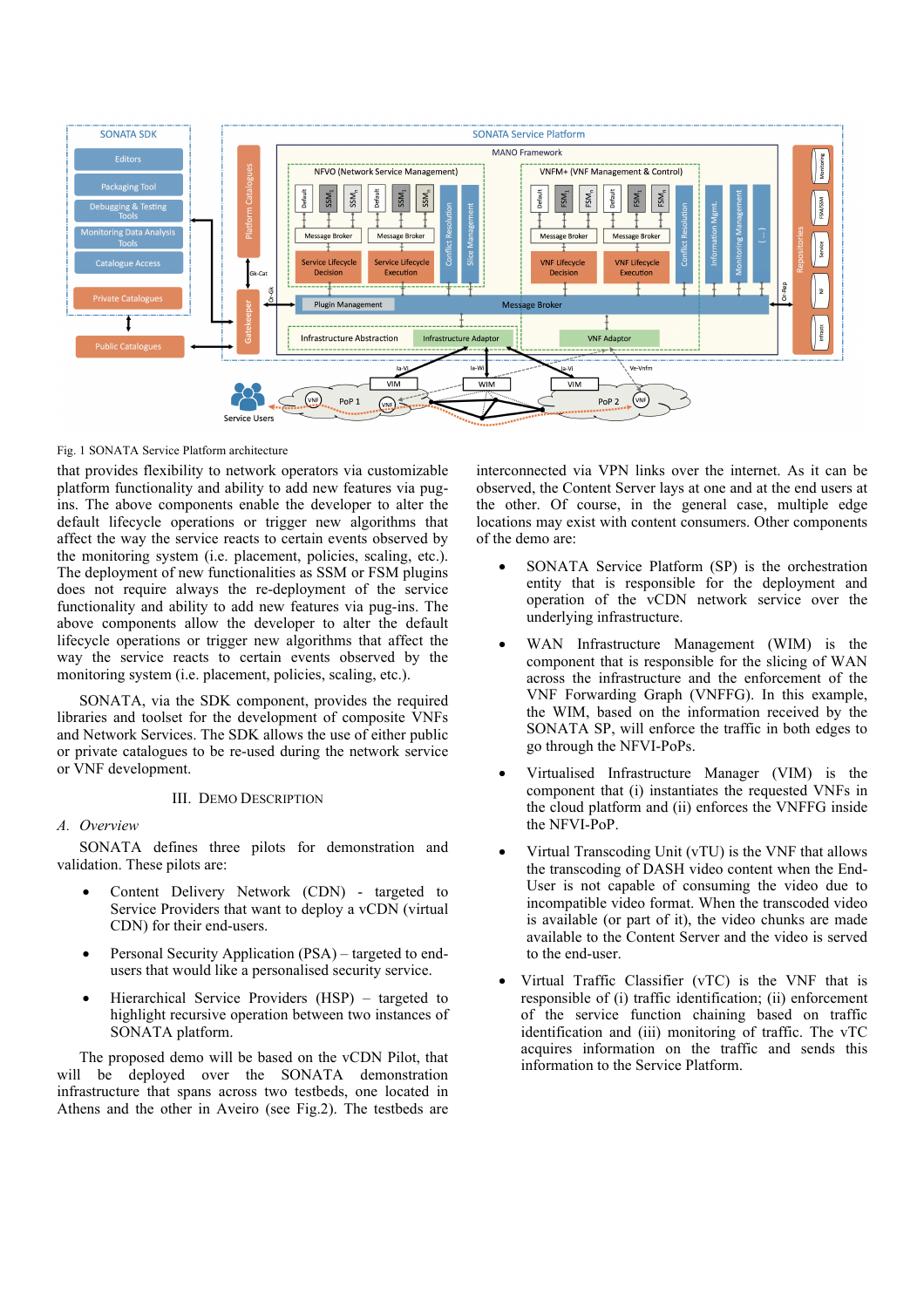- Virtual Content Cache (vCC) is the VNF responsible for caching the content close to the End Users.
- WAN network is assumed that is created via the SDN based switches available at both ends of the infrastructure.



# *B. Objectives*

The objectives of the demo are:

- Demonstrate the Service Platform capabilities in orchestrating multi-pop environments.
- Demonstrate the WAN management capabilities for end-to-end connectivity and seamless network embedding.
- Demonstrate the flexibility offered by the SSM/FSM modular/pluggable service orchestration framework.
- *C. Scenarios*

The SONATA framework is used for the development (i.e. VNFs, SSM, FSM) and instantiation of a vCDN Network Service (not part of the demo). The service is deployed over the Service Provider infrastructure , as requested by the customer (i.e. vCDN operator), and a slice is allocated for him.

Two scenarios are anticipated for this pilot, namely:

- Classic vCDN mode: Content originates from a single content provider or multiple ones distributed across the vCaches and eventually delivered to a huge number of subscribers. This scenario will be used to highlight placement and scaling functionalities of the SONATA SP.
- User Generated Content (UGC) based vCDN mode: Content also originates from the End-Users ,allowing various sub-cases of social networking content exchange. The twist of this scenario is that the UGC content is identified and cached at the edges, allowing resource optimisation in each location.

The following deployment scenarios will be demonstrated.

SCENARIO 1 - NETWORK SERVICE RECONFIGURATION

- The NS is instantiated by the SP on top of the already provisioned network slice.
- SSM and the FSMs are instantiated.
- SSM placement plugin is deciding on the proper placement of the VNFs to the available NFVI-PoPs, considering the explicit placement and resource availability.
- The VNFs are instantiated and monitoring is established to SONATA monitoring framework.
- The SFC is established and traffic from the content servers is now passing through the deployed VNFs.
- Content is now received on end users' terminals.
- Monitoring information is collected by the VNFs and the infrastructure elements.
- Alerts are issued by SONATA monitoring framework and collected by the SSM Monitoring plugin.
- In another end-point of the network service, End Users start to consume content however there is no vCache for them.
- Alerts are received by SSM Monitoring plugin (related to usage of the service on all branches towards the edge locations).
- ssm-place detects that at a edge new users are connected, thus increase of the aggregate traffic towards that particular edge is detected.
- ssm-place checks if that edge is served locally by a vCache.
- When alerts surpass the configured threshold, automatic placement of vCache is requested.
- The PoP in proximity to the edge location is identified (ssm-place).
- The SSM coordinated the required lifecycle operations to deploy the vCache and update the NS.

# SCENARIO 2 - QOE ENHANCEMENT

This scenario is an extension of the vCDN service including a DASH transcoding unit. The transcoding functionality can produce new content per combination of elements (available bandwidth, terminal information, etc.). By choosing the best suitable transcoding and segmentation, it ensures the best Quality of Experience (QoE). The vTU will be exploited on-demand according to the situation and customer needs. The scenario storyline is as follows:

- Upon user request of a content format or quality that is not available.
- vTC forwards request to the vTU.
- vTU transcodes the content based on the user request.
- As soon as the initial segments are transcoded, they are made almost immediately available to the content server.
- Upon new request for the new content format, the content server streams the content to the user.